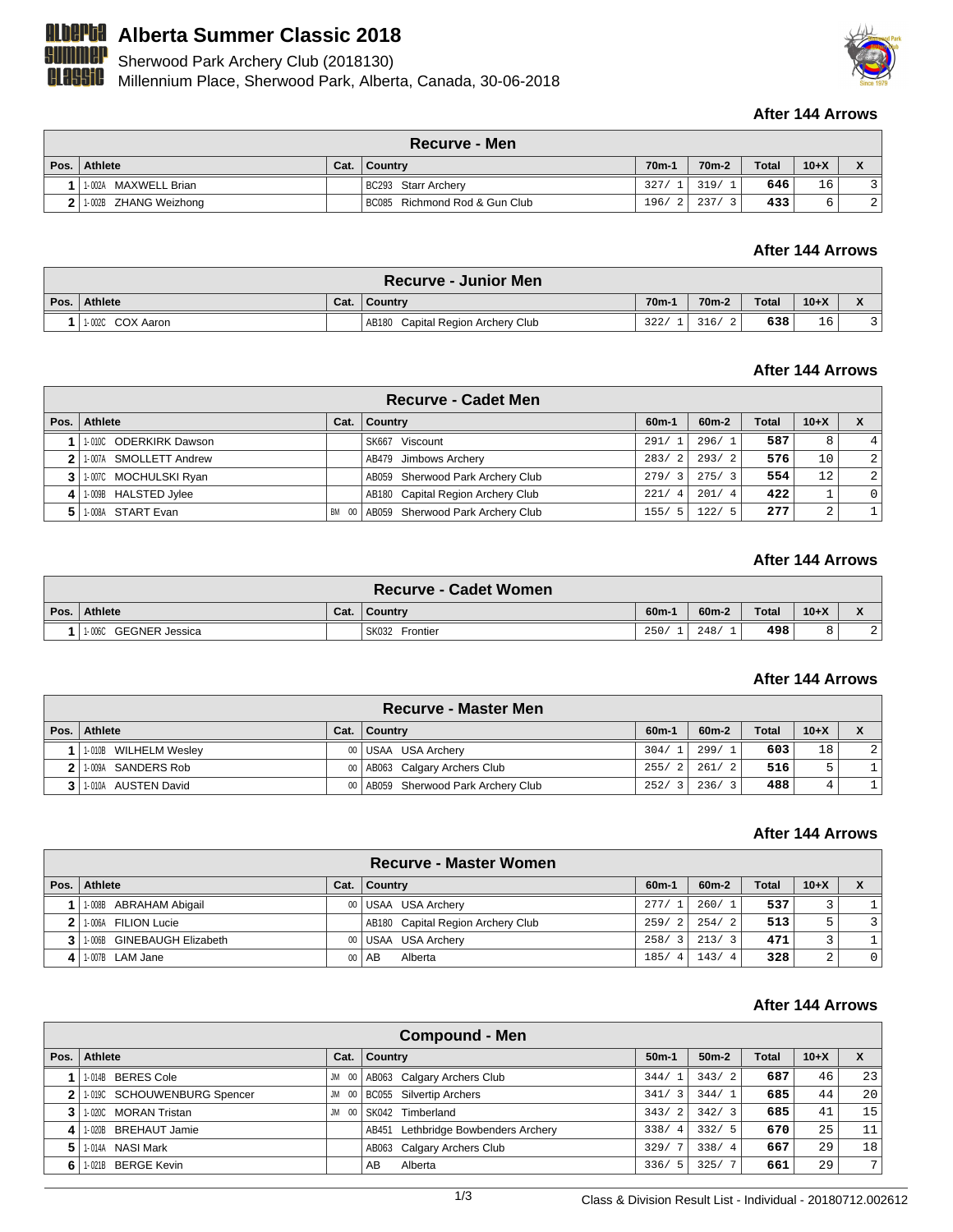

# **ALberta Summer Classic 2018**

**SUMMEP** Sherwood Park Archery Club (2018130)

**CLASSIC** Millennium Place, Sherwood Park, Alberta, Canada, 30-06-2018



# **After 144 Arrows**

|         | <b>Compound - Men</b><br>Continue |      |                                     |             |         |              |        |   |
|---------|-----------------------------------|------|-------------------------------------|-------------|---------|--------------|--------|---|
| Pos.    | <b>Athlete</b>                    | Cat. | <b>Country</b>                      | $50m-1$     | $50m-2$ | <b>Total</b> | $10+X$ | X |
|         | 1-020A STEVENSON Adam             |      | AB063 Calgary Archers Club          | 334/<br>- 6 | 326/6   | 660          | 26     | 8 |
|         | 8 1-011B TOLENTINO Joey           |      | Alberta<br>AB.                      | 310/<br>- 9 | 312/8   | 622          | 20     | 5 |
| 9       | 1-011A MATFIN Dallas              |      | AB478 Bbac                          | 310/11      | 311/9   | 621          | 16     | 5 |
| 10      | 1-013A SULLIVAN Ron               |      | AB665 Elkridge Archery Club         | 311/<br>-8  | 309/10  | 620          | 22     | 4 |
| 11      | 1-0210 MCDONAGH Doug              |      | AB<br>Alberta                       | 310/9       | 302/12  | 612          | 15     | 6 |
| $12 \,$ | 1-014C WARWA John                 |      | AB059 Sherwood Park Archery Club    | 306/12      | 303/11  | 609          | 16     | 5 |
| 13      | 1-015B SMITH Trent                |      | AB451 Lethbridge Bowbenders Archery | 305/13      | 300/13  | 605          | 19     | 6 |
|         | 14   1-013B DOWNHAM Mike          |      | AB063 Calgary Archers Club          | 287/14      | 285/14  | 572          | 10     | 2 |

#### **After 144 Arrows**

| Compound - Women     |      |                            |         |         |              |        |    |  |  |
|----------------------|------|----------------------------|---------|---------|--------------|--------|----|--|--|
| Pos.   Athlete       | Cat. | Country                    | $50m-1$ | $50m-2$ | <b>Total</b> | $10+X$ |    |  |  |
| 1-023A HART Madison  |      | SK049 Wascana              | 331/1   | 333/    | 664          | 29     | 12 |  |  |
| 1.025A OSHIRO Tricia |      | AB063 Calgary Archers Club | 320/2   | 326/    | 646          | 20     | 7  |  |  |

#### **After 144 Arrows**

|      | <b>Compound - Junior Men</b> |      |                |         |         |              |        |                                                        |  |  |
|------|------------------------------|------|----------------|---------|---------|--------------|--------|--------------------------------------------------------|--|--|
| Pos. | Athlete                      | Cat. | <b>Country</b> | $50m-1$ | $50m-2$ | <b>Total</b> | $10+X$ | $\overline{\phantom{a}}$<br>$\boldsymbol{\mathcal{L}}$ |  |  |
|      | 1-023B TAYLOR Austin         |      | Th<br>662      | 342/    | 346/    | 688          | 43     | 10                                                     |  |  |

#### **After 144 Arrows**

|      | <b>Compound - Junior Women</b> |      |                         |         |         |              |        |                            |  |  |
|------|--------------------------------|------|-------------------------|---------|---------|--------------|--------|----------------------------|--|--|
| Pos. | Athlete                        | Cat. | <b>Country</b>          | $50m-1$ | $50m-2$ | <b>Total</b> | $10+X$ | $\boldsymbol{\mathcal{L}}$ |  |  |
|      | JOHNSON Tianna<br>1-024A       |      | BC055 Silvertip Archers | 250/    | 259/    | 509          |        |                            |  |  |

#### **After 144 Arrows**

|      | <b>Compound - Cadet Men</b> |       |                                  |                        |         |              |        |                |  |  |
|------|-----------------------------|-------|----------------------------------|------------------------|---------|--------------|--------|----------------|--|--|
| Pos. | <b>Athlete</b>              | Cat.  | Country                          | $50m-1$                | $50m-2$ | <b>Total</b> | $10+X$ | X              |  |  |
|      | 1-019A KLASSEN Brady        |       | Th<br>662                        | 348/1                  | 342/1   | 690          | 43     | 17             |  |  |
| 2    | 1-018C BOURASSA Jacob       |       | SK032 Frontier                   | 333/2                  | 325/4   | 658          | 23     | 5              |  |  |
| 3    | 1-018B LARONDE Clay         |       | AB<br>Alberta                    | 331/3                  | 326/3   | 657          | 24     | 7 <sub>1</sub> |  |  |
| 4    | 1-017A LEIDAL Rhys          |       | BC202 Cranbrook Archery Club     | 322/6                  | 329/2   | 651          | 24     | 7 <sub>1</sub> |  |  |
| 5.   | 1-016C CHERNIAK Kyle        |       | 662<br>Th                        | 325/5                  | 321/5   | 646          | 27     | 9              |  |  |
| 6    | 1-019B BERGE Adam           |       | AB<br>Alberta                    | 326/<br>$\overline{4}$ | 320/6   | 646          | 20     | 5              |  |  |
|      | 1-022C PALICHUK Cameron     |       | AB059 Sherwood Park Archery Club | 316/7                  | 317/7   | 633          | 17     | 9              |  |  |
| 8    | 1-017B CHERNIAK Ryan        |       | Th<br>662                        | 300/8                  | 285/9   | 585          | 16     | 3              |  |  |
| 9    | 1-016B SCHAELOW Riley       |       | AB059 Sherwood Park Archery Club | 280/9                  | 290/8   | 570          | 6      |                |  |  |
| 10   | 1-018A BRODIE Quinn         |       | AB059 Sherwood Park Archery Club | 279/10                 | 283/10  | 562          | 6      | 2              |  |  |
| 11   | 1-015C WARWA Riley          | PM 00 | AB059 Sherwood Park Archery Club | 237/11                 | 194/11  | 431          | 5      | 2              |  |  |

# **After 144 Arrows**

| <b>Compound - Cadet Women</b> |                          |      |                                     |         |         |              |        |                |  |  |  |  |
|-------------------------------|--------------------------|------|-------------------------------------|---------|---------|--------------|--------|----------------|--|--|--|--|
|                               | Pos.   Athlete           | Cat. | <b>Country</b>                      | $50m-1$ | $50m-2$ | <b>Total</b> | $10+X$ |                |  |  |  |  |
|                               | 1-025C MITCHELL J'Iynn   |      | SK032 Frontier                      | 335/1   | 331/1   | 666          | 28     | 13             |  |  |  |  |
|                               | 2 1.0230 WATSON Emerie   |      | BC068 Quesnel River Archers         | 320/2   | 319/2   | 639          | 19     | 4 <sup>1</sup> |  |  |  |  |
|                               | 3   1-022A DOWNHAM Riley |      | AB063 Calgary Archers Club          | 316/4   | 317/3   | 633          | 21     | 11             |  |  |  |  |
|                               | 1.024C SMITH Shelby      |      | AB451 Lethbridge Bowbenders Archery | 320/3   | 312/4   | 632          | 17     | 6 <sup>1</sup> |  |  |  |  |